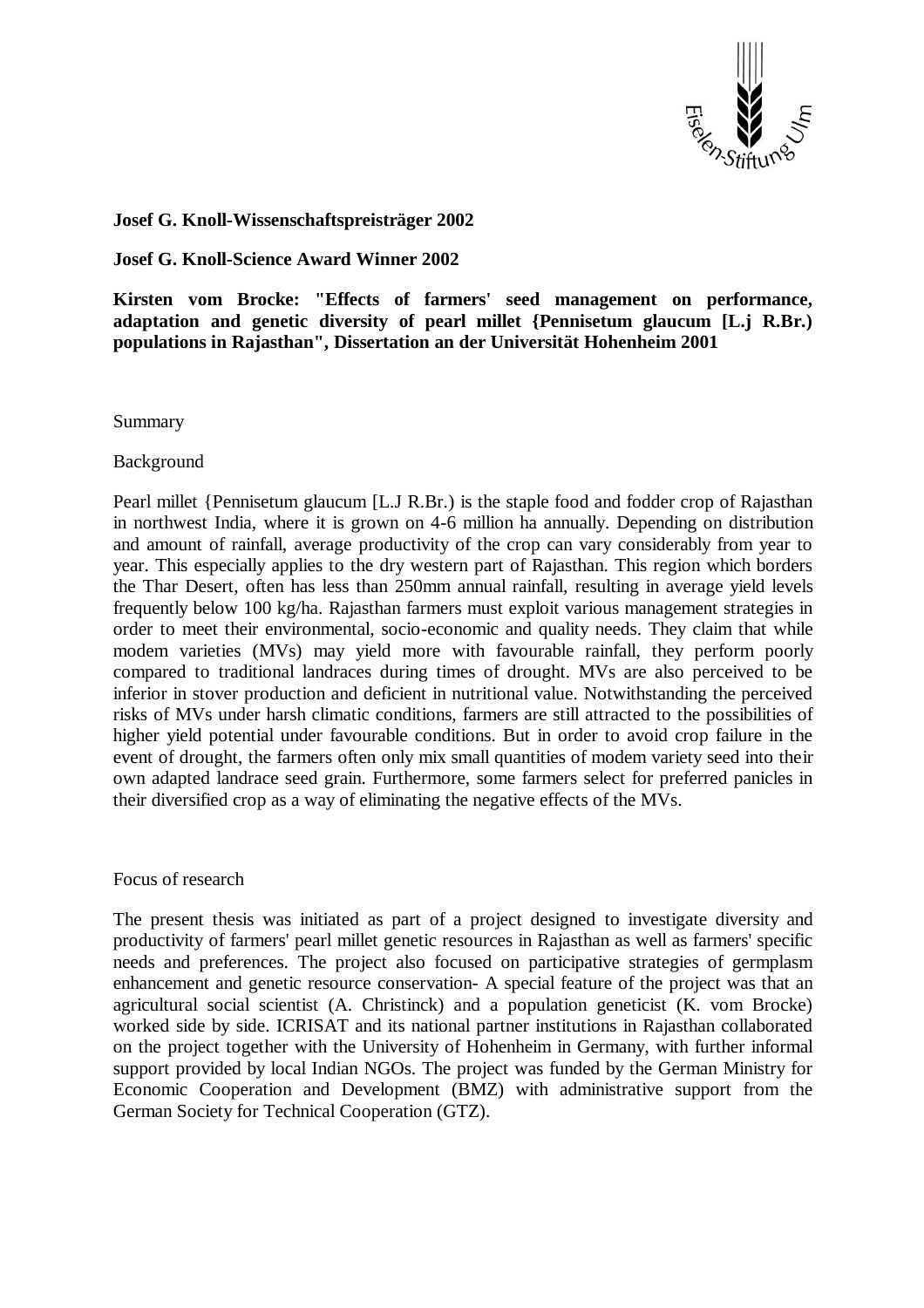## Aim of the project

The main aim was to establish a basis for participatory plant breeding so that breeders can develop improved cultivars that are locally acceptable. This involved finding strategies for improving the dissemination of such germplasm, as well as exploring the possibilities of in situ maintenance of traditional cultivars - with the active involvement of farmers. The objectives of the submitted thesis were to quantify the effects of farmers' pearl millet seed management practices in Rajasthan in regard to: (1) adaptation and performance under various drought stress conditions; (2) morphological and agronomic variation between and within farmers' populations; and (3) molecular diversity in traditional pearl millet landraces.

## **Methods**

For the first objective, a field experiment was conducted in five environments (site/season combinations) between 1997-1999 at experimental stations in western Rajasthan. The experiment comprised 48 pearl millet grain stocks (food grain samples as well as seed grain samples) from farmers and 33 modem varieties. The farmer grain stocks had evolved through different seed management practices e.g. various levels of MV introgression and different seed selection methods. Farmers use certain traits when describing the productivity and adaptability of a plant, and these traits were observed in the trials.

Different statistical applications were used to quantify the effects of the different seed management strategies. These applications included: principal component analysis, pattern analysis for graphical representation of the genotype x environment interactions, analysis of variances (AMOVAs), and multiple comparisons of entry means.

In order to analyses morphological and agronomic variation, three of the aforementioned 48 farmer grain stocks were chosen as base populations for the second experiment. One population represented a typical landrace (population RR) and the two other populations comprised grain stocks that had been modified through MV introgression via the farmers (populations DR and SB). The experiment was conducted in the form of progeny trials comprising 100 full-sib families from each of the three base populations.

To calculate quantitative genetic parameters, variance components were calculated according to the experimental design. Parameters included coefficients of error variation (CV), broadsense heritability  $(h2)$ , expected response to selection  $G(y)$  and population means.

To characterise genetic diversity, an AFLP-(amplified fragment length polymorphism) marker study was carried out. The AFLP study comprised individuals from 27 farmer landrace populations, 14 from western and 12 from eastern Rajasthan, each comprising 19-30 random panicles collected from fields or threshing grounds. The collection and characterisation of samples was carried out by the social scientist using an approach that actively involved farmers. Additionally, 12 control cultivars were integrated into the study. These cultivars consisted of open-pollinated MVs, composites, hybrids, and African landraces.

AFLP bands were scored for presence (1) or absence (0) of bands for all 39 pearl millet cultivars. Shannon's information index (H) and AMOVA (Analysis of Molecular Variance) was used to calculate and describe marker-based diversity and partitioning of diversity.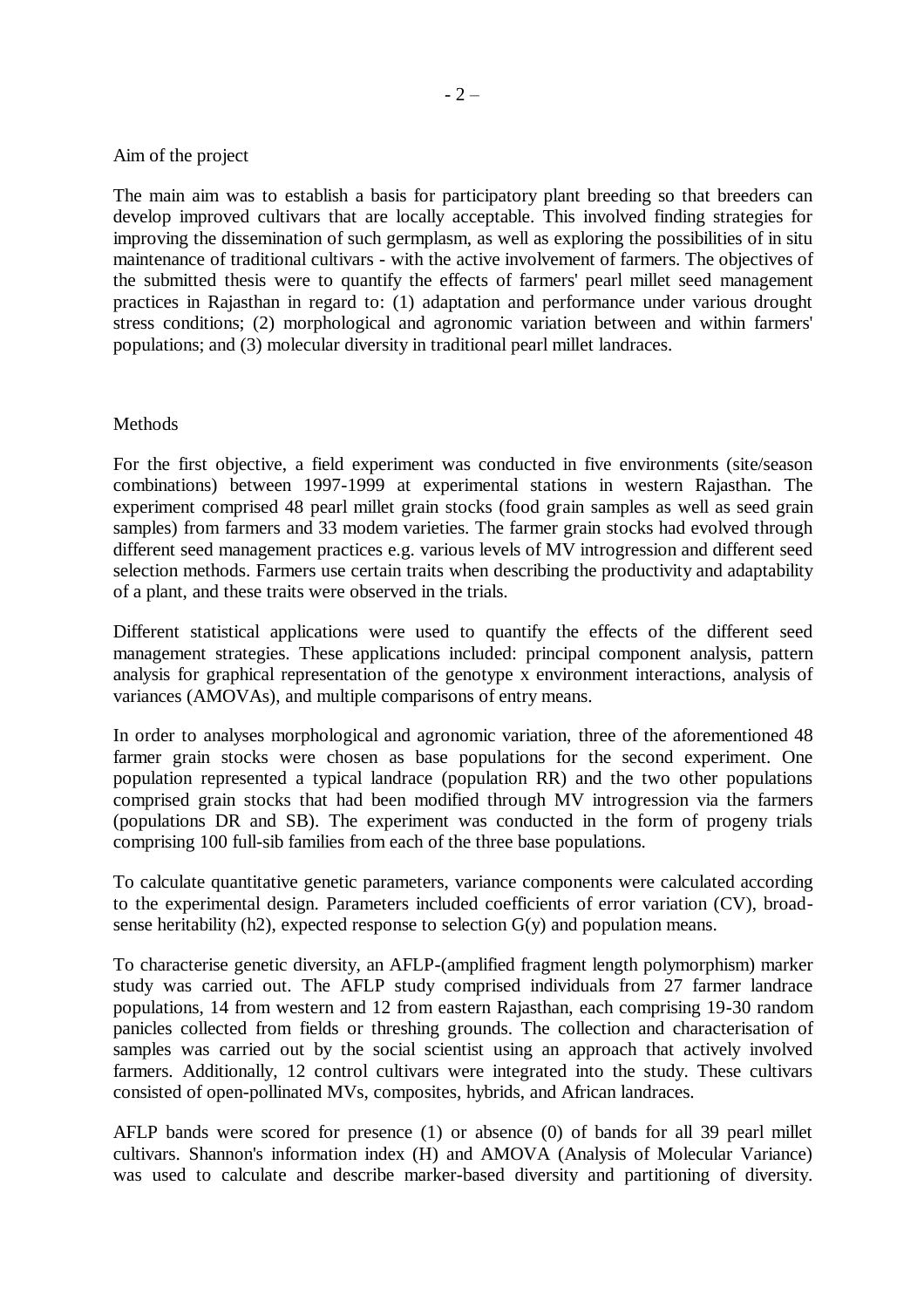Cluster analysis was used to estimate Genetic distances among populations. In order to visualise the degree of gene flow between populations, the logarithms of inferred gene flow were plotted against the logarithms of the geographical distance.

## Results and conclusion

The first experiment saw three favourable seasons and two seasons with low rainfall. The second experiment saw drought stress during all seasons. This resulted in considerable differences among environmental means. Grain yield for the two experiments ranged from 55g m'2 under drought stress to 272g m'2 under favourable conditions.

In the first experiment, farmer grain stocks differed significantly for all traits except grain yield. Significant genotype x environment interactions were observed for most of the traits. Nodal tillering, number of productive tillers, as well as a diversity score showed a positive phenotypic relationship with grain yield  $(r=0.3-0.9)$  under low rainfall conditions; whereas stem diameter, leave width, panicle girth, and grain weight were negatively associated  $(r=0.2-$ 0.7) with grain yield under the same conditions. The relationships were reverse under favourable conditions. These results confirm that morphological and agronomic traits used by farmers to describe the adaptation and performance of pearl millet cultivars are indeed effective.

Principal coordinate analysis and pattern analysis confirmed the existence of groups corresponding to seed management practices. Entries representing typical landraces (LR) and grain stocks with only occasional introgression of MVs (IG1) remained distinct from grain stocks with frequent introgression of MVs (IG2). Most of the LR and IG1 entries showed specific adaptation to low-rainfall conditions, whereas IG2 entries indicated a wider adaptation.

Under favourable conditions, farmer grain stocks with regular MV introgression combined with mass panicle selection showed similar productivity levels as modem varieties. Under lessening rainfall, pure landraces showed, in tendency, higher grain yields. Introgression of MV germplasm into group IG1 was not sufficient enough to surpass the LR performance level, indicating that occasional introgression of modem varieties does not offer significant advancement in regard to adaptation and productivity. Stover yield performance was, higher for farmer grain stocks in all cases - up to 24% in the group LR under low rainfall.

Significant changes in plant-type characteristics were associated with the amount of introgression of modem varieties. Stem diameter, panicle girth, leaf width, and phenotypic diversity all increased, whereas nodal tillering decreased. Results further showed that farmer panicle selection (IG2) reduced nodal tillering and significantly increased panicle girth and grain weight. Introgression of modem varieties combined with mass panicle selection thus can be seen as an effective method for improving grain yield.

In the second experiment, the typical landrace RR produced the significant highest population mean for nodal tillering and number of productive tillers compared to both modified landrace populations (DR, SB). Population DR achieved the highest stover yield. Estimates of genetic variances were highly significant  $(P=0.01)$  for all traits in each of the three populations. Heritability estimates (based on entry means) ranged between 0.75 and 0.92 for morphological traits, and between 0.53 to 0.94 for yield traits and flowering. Both modified populations (DR